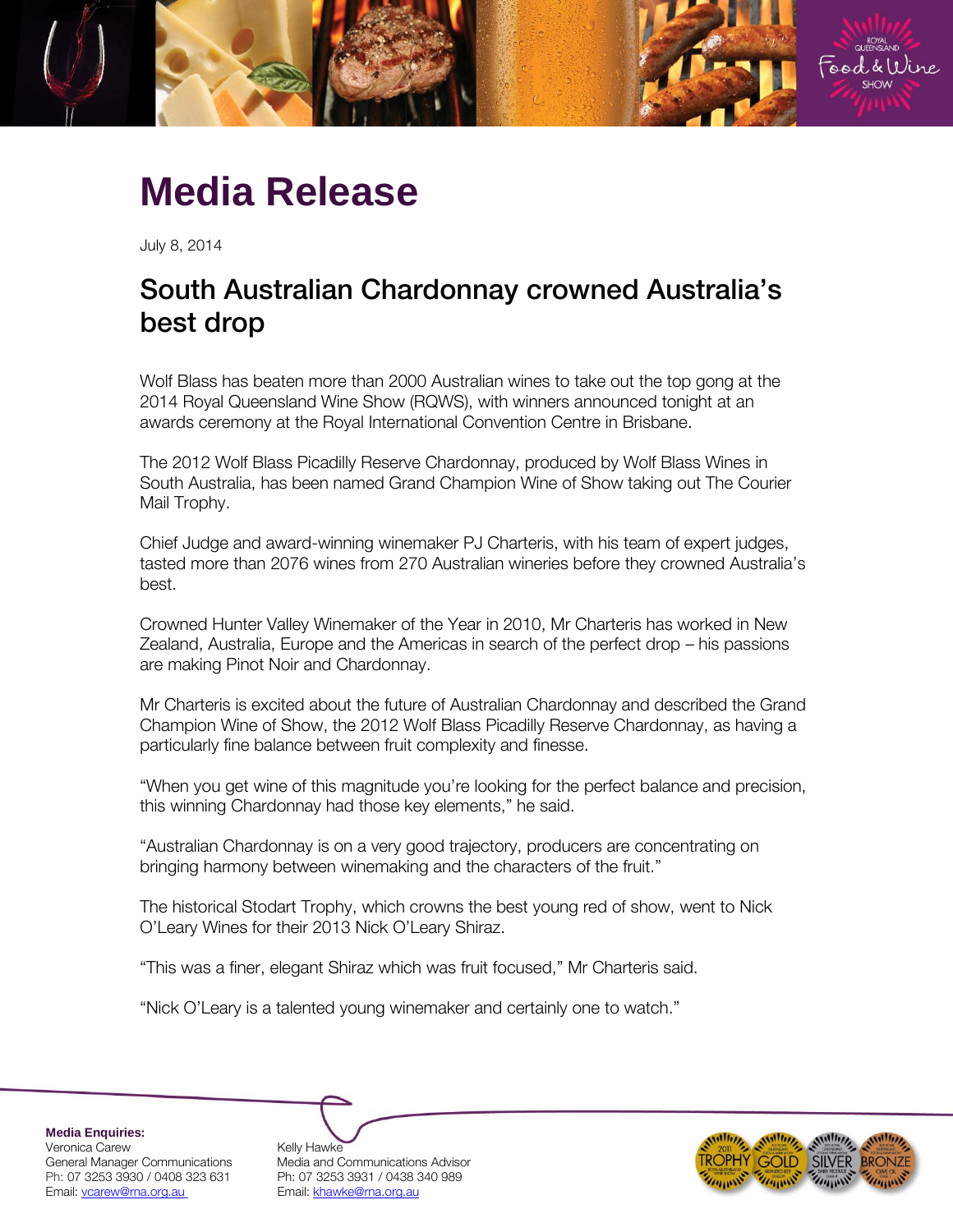

Queensland vineyard, Symphony Hill Wines, took out two awards. This confirms their place as one of Australia's top wine producers.

Mr Charteris was very impressed with the overall quality and strength of wines entered in this year's competition which saw a near 20% rise in entry numbers since 2013.

"The quality remains outstanding and the commitment of winemakers to improve every year is not waning," he said.

The RQWS received entries from wine regions across Australia including the iconic Barossa Valley, Victoria's Milawa region, the Hunter Valley, Queensland's Granite Belt and Western Australia's Margaret River to name a few.

### AWARD WINNERS:

## THE MALDWYN AND IAN DAVIES AWARD

Best Sparkling of Show Brown Brothers Milawa Vineyard, NV Pirie Sparkling

#### THE BRISBANE CLUB AWARD

For the Best Riesling of Show De Bortoli Wines, 2011 Yarra Valley Reserve Release Riesling

#### THE TMPOS AWARD

For the Best Sauvignon Blanc of Show Australian Vintage, 2013 Nepenthe Petraea Sauvignon Blanc

### THE LUIGI BORMIOLI AWARD

For the Best Semillon of Show McWilliam's Wines, 2009 Mt Pleasant Lovedale Semillon

#### THE CSG PRINT SERVICES AWARD

For the Best Semillon & Sauvignon Blanc Blend of show Jamieson's Run, 2013 Jamieson's Run Limestone Coast Sauvignon Blanc Semillon

# THE A.O FLEMING AWARD

For the Best Chardonnay of Show Wolf Blass Wines, 2012 Wolf Blass Picadilly Reserve Chardonnay

**Media Enquiries:**

Veronica Carew General Manager Communications Ph: 07 3253 3930 / 0408 323 631 Email[: vcarew@rna.org.au](mailto:vcarew@rna.org.au)

| Kellv Hawke                      |
|----------------------------------|
| Media and Communications Advisor |
| Ph: 07 3253 3931 / 0438 340 989  |
| Email: khawke@rna.org.au         |

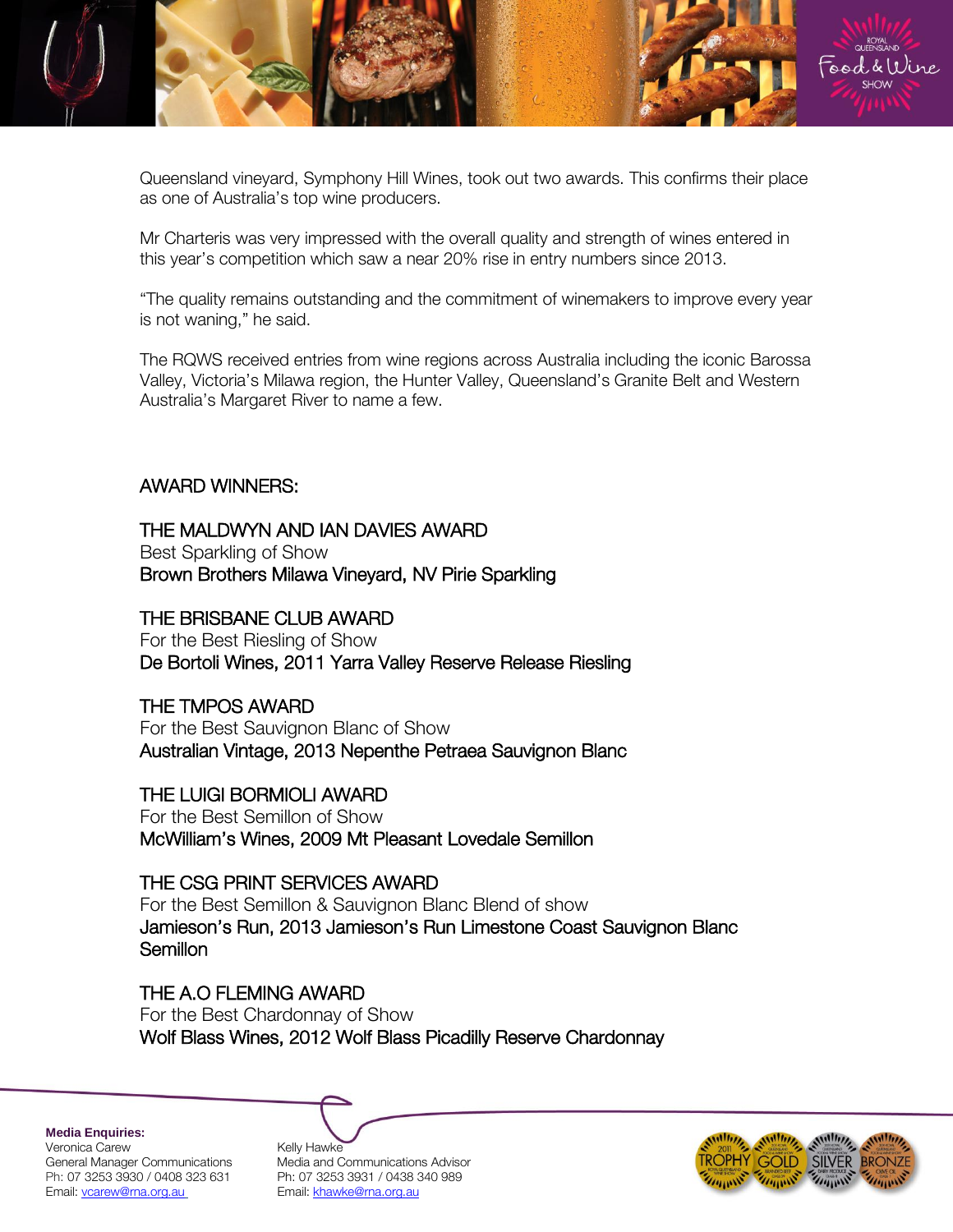

THE HARRY BROWN AWARD For the Pinot Gris of Show Lindeman's Wines, 2014 Lindeman's Bin 85 Pinot Grigio

THE STUART HORNERY AWARD For the Best Other Single White Varietal of Show Symphony Hill Wines, 2013 Symphony Hill Wines Gewurztraminer

Best Sweet White of Show d'Arenberg, 2011 d'Arenberg The Noble Wrinkled

Best Young White of Show Leo Buring, 2014 Leonay Riesling

Best Mature White of Show McWilliam's Wines, 2009 Mt Pleasant Lovedale Semillon

Best Single Vineyard White of Show McWilliam's Wines, 2009 Mt Pleasant Lovedale Semillon

RNA Best White of Show Wolf Blass Wines, 2012 Wolf Blass Picadilly Reserve Chardonnay

2014 Queensland Wine Winemaker Bursary Warren Smith of Pyramid Road Wines

THE UBS WEALTH MANAGEMENT TROPHY

Best Rose of Show Shingleback, 2014 Shingleback Haycutters Salmon Rose

THE ACCOR TROPHY Best Pinot Noir of Show Yabby Lake, 2013 Yabby Lake Block 2 Pinot Noir

THE MILNER LAWYERS TROPHY Best Grenache & Rhone style Red of Show Rosemount Estates, 2013 Rosemount McLaren Vale GSM

THE REWARD DISTRIBUTION GROUP TROPHY Best Merlot of Show Smith and Hooper Wines, 2012 Smith and Hooper Reserve Merlot

**Media Enquiries:** Veronica Carew 
Kelly Hawke<br>
General Manager Communications Media and C Email[: vcarew@rna.org.au](mailto:vcarew@rna.org.au) Email: [khawke@rna.org.au](mailto:khawke@rna.org.au)

Media and Communications Advisor Ph: 07 3253 3930 / 0408 323 631 Ph: 07 3253 3931 / 0438 340 989

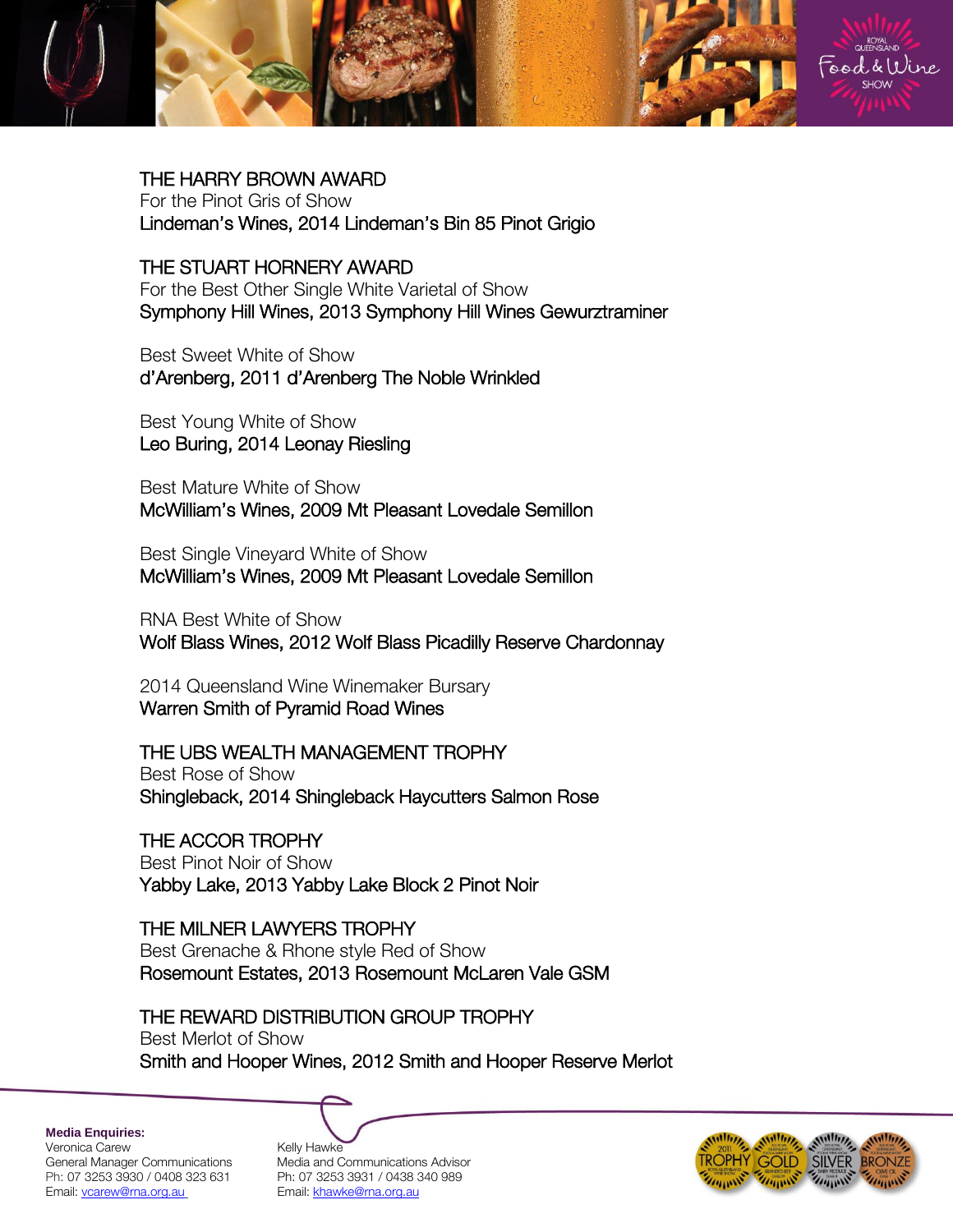

THE ALAN COOK MBE TROPHY Best Bordeaux Blend of Show Blue Pyrenees Estate, 2012 Blue Pyrenees Estate Red

THE WINE GUILD OF AUSTRALIA INC (QLD) TROPHY Best Shiraz/Cabernet Blend of Show Jim Barry Wines, 2013 The Barry Brothers

THE JOHN CHANDLER MEMORIAL TROPHY Best Other Single Varietal Red of Show Serafino Wines, 2013 Serafino Bellissimo Tempranillo

THE FLINDERS GROUP TROPHY Best Cabernet Sauvignon of Show Palmer Wines, 2010 Palmer Wines Cabernet Sauvignon

THE BRISBANE CLUB TROPHY Best Shiraz of Show Nick O'Leary Wines, 2013 Nick O'Leary Shiraz

Best Other Red Blend of Show Rosemount Estates, 2012 Rosemount Nursery Project GMG

Best Mature Red of Show Palmer Wines, 2010 Palmer Wines Cabernet Sauvignon

Best Single Vineyard Red of Show Seville Estate, 2012 Seville Estate Old Vine Reserve Shiraz

RNA Best Red of Show Nick O'Leary Wines, 2013 Nick O'Leary Shiraz

Best Fortified Muscat or White of Show Morris Wines, Morris Old Premium Rare Liqueur Topaque

Best Fortified Red of Show Penfolds Wines, Penfolds Grandfather Rare Tawny

Best Brandy of Show St Agnes Distillery, St Agnes XO

**Media Enquiries:** Veronica Carew <br>General Manager Communications Media and C Ph: 07 3253 3930 / 0408 323 631 Ph: 07 3253 3931 / 0438 340 989 Email[: vcarew@rna.org.au](mailto:vcarew@rna.org.au) Fmail: [khawke@rna.org.au](mailto:khawke@rna.org.au)

Media and Communications Advisor